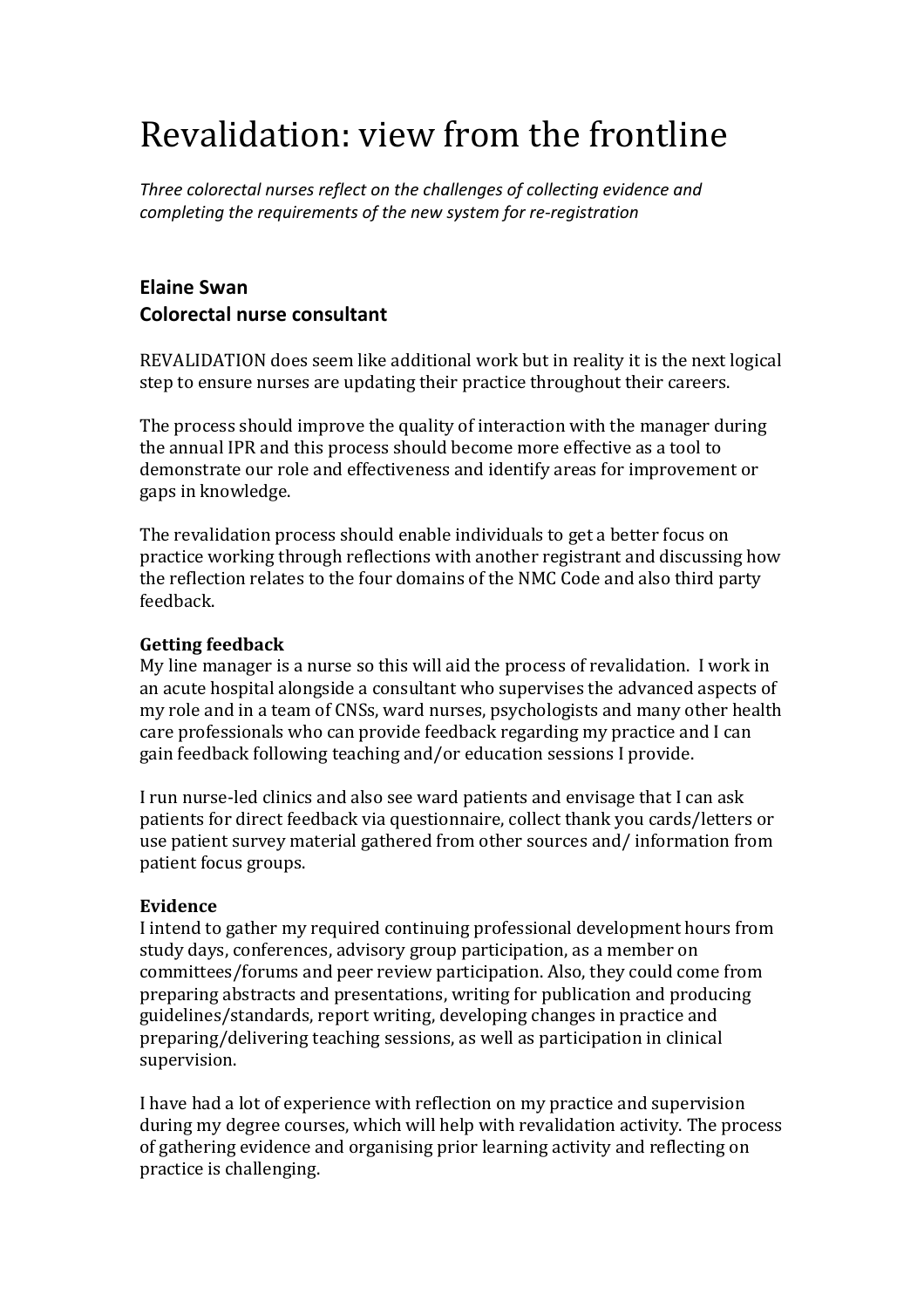## **Training**

The participatory learning needs to be well thought out and evidenced by a third party. It is quite a daunting task but utilising some of the tools available via the NMC or,RCN and gathering evidence systematically as part of practice on a regular basis will make the process easier.

There is no system or training in place locally as yet but I did attend a revalidation study,day,organised,by,HealthCare,conferences,UK and there were some interesting presentations from NMC and RCN and updates from pilot sites.

The problem with revalidation being signed off by my manager will be that there is, little, understanding of the specialist role and what the role entails or what training and updates are required.

Over, the years I have always, led my IPR preparing most of the discussion points myself and gathering data and information that I felt were important.

Minimal new information or questioning of practice or ideas for service change comes from, my manager apart from agreement. This new revalidation process should highlight problems with practice more readily as it is dependent on third party feedback.

# **Toni'Johnson Coloplast'care'nurse'manager'**

COLLECTING patient-related feedback will be a challenge for nurses if they do not,meet,regularly, with their line manager to discuss and prepare for the implementation of revalidation.

Revalidation can be linked with appraisals to ensure registrants are fit for practice and avoid the frantic 'last minute' approach to finding the evidence for revalidation. Using the template tools available to write the five reflective feedback pieces on the Code, CPD and practice-related feedback is achievable

#### **Continuing!professional!development**

Activities, that will contribute towards my CPD requirement include my role with Coloplast and mandatory training, attendance at study days and conferences relevant to the speciality of stoma care nursing.

The expectation for each nurse to document the learning outcomes for CPD is an effective, way to ensure they are fit for practice and provide a working force to meet the NHS Five Year Forward Plan.

Revalidation is a valuable exercise to allow nurses to pause and reflect on where they are and how they wish to proceed in their profession development.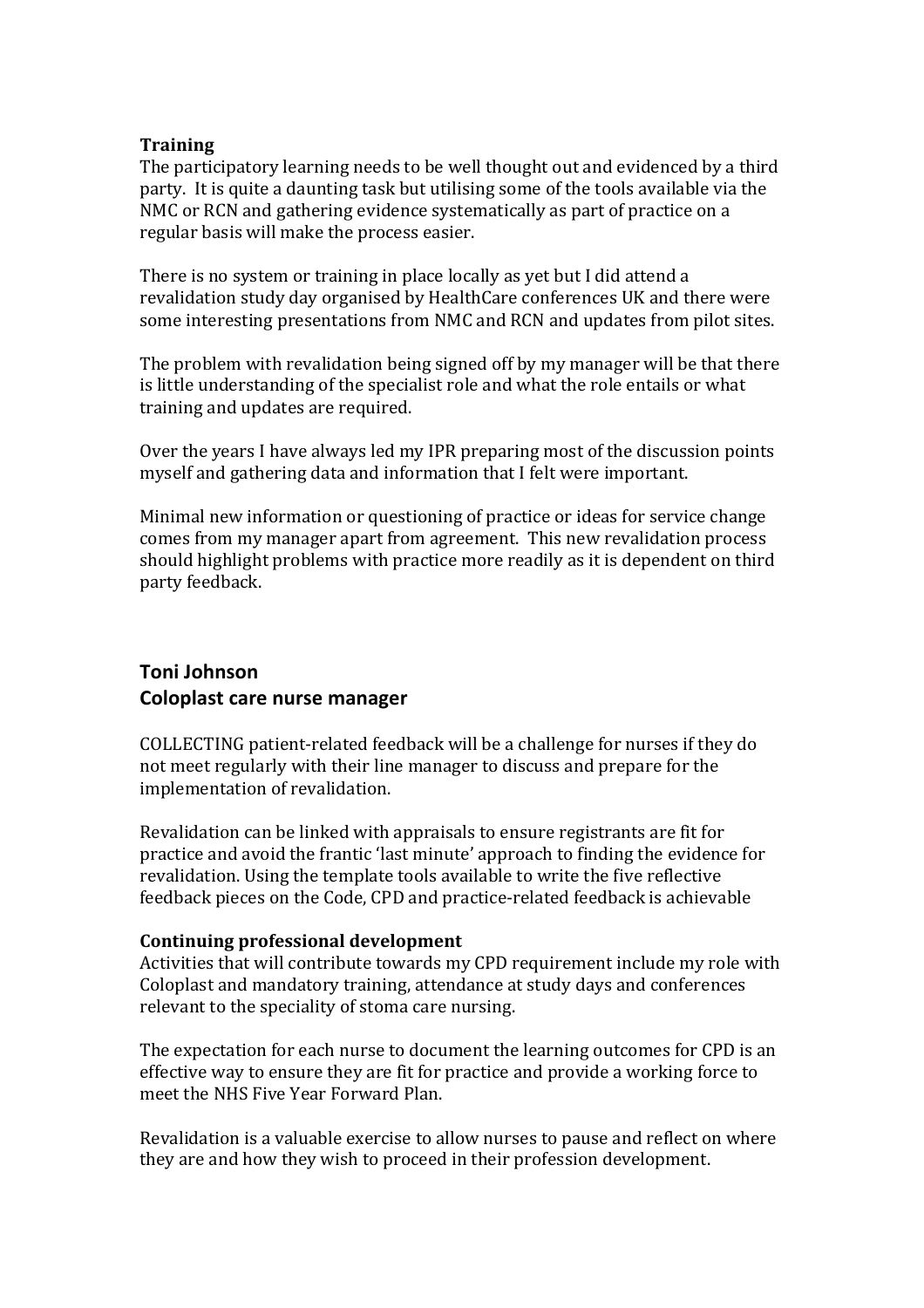My only concern is whether nurses will perceive this new, process as daunting and requiring a great deal of work. However understanding the new requirements and breaking them down into manageable tasks is the key to successful implementation.

For, me, revalidation is, about, adapting, our, current, working, practices. We all have a responsibility to understand and provide guidance in supporting the implementation the new system.

#### **Appraisal**

At Coloplast we, have a variety of structured processes to ensure effective leadership and management.

As a nurse manager at Coloplast I have bi-annual Personnel Development Plan (PDP) meetings with my line manager (Director of Nursing Services), who is registered with the NMC.

In, my, role, as a Nurse Manager (registered, with the NMC) responsible for a team of Coloplast Care Nurses, I undertake bi-annual PDPs so the new requirements will integrate well into our appraisal process.

Currently, we, do, not have, a online, portfolio, however, we, are, looking, to, add, the required documents for revalidation to our electronic PDP system to demonstrate the registration requirements.

# **Jane'Cadogan' Lead'colorectal'nurse'**

AS, ALL, NURSES, clinical nurse specialists (CNSs) need to be able to defend their services, prove their worth and confidently promote their own practice. Revalidation is a way of doing this.

This is not only nurses' opportunity to reflect their achievements to their management team but also to help other nurses do the same. This can only create motivation and inevitably improve patient care.

#### **Continuing!professional!development**

Colorectal CNSs at Cardiff and Vale UHB are in a very privileged position to complete CPD requirements.

The,Colorectal/Stoma,Care,Department is, sponsored, by a commercial company and the sponsorship includes an educational package. This enables CNSs to attend study days, master classes and conferences, when the service allows. They can then write a reflection and keep in their portfolio.

In addition,CNSs are,able, to,attend,educational sessions, within, the,trust. These sessions are delivered by many specialities relevant to their practice – for example, research meetings arranged by consultants where junior doctors and